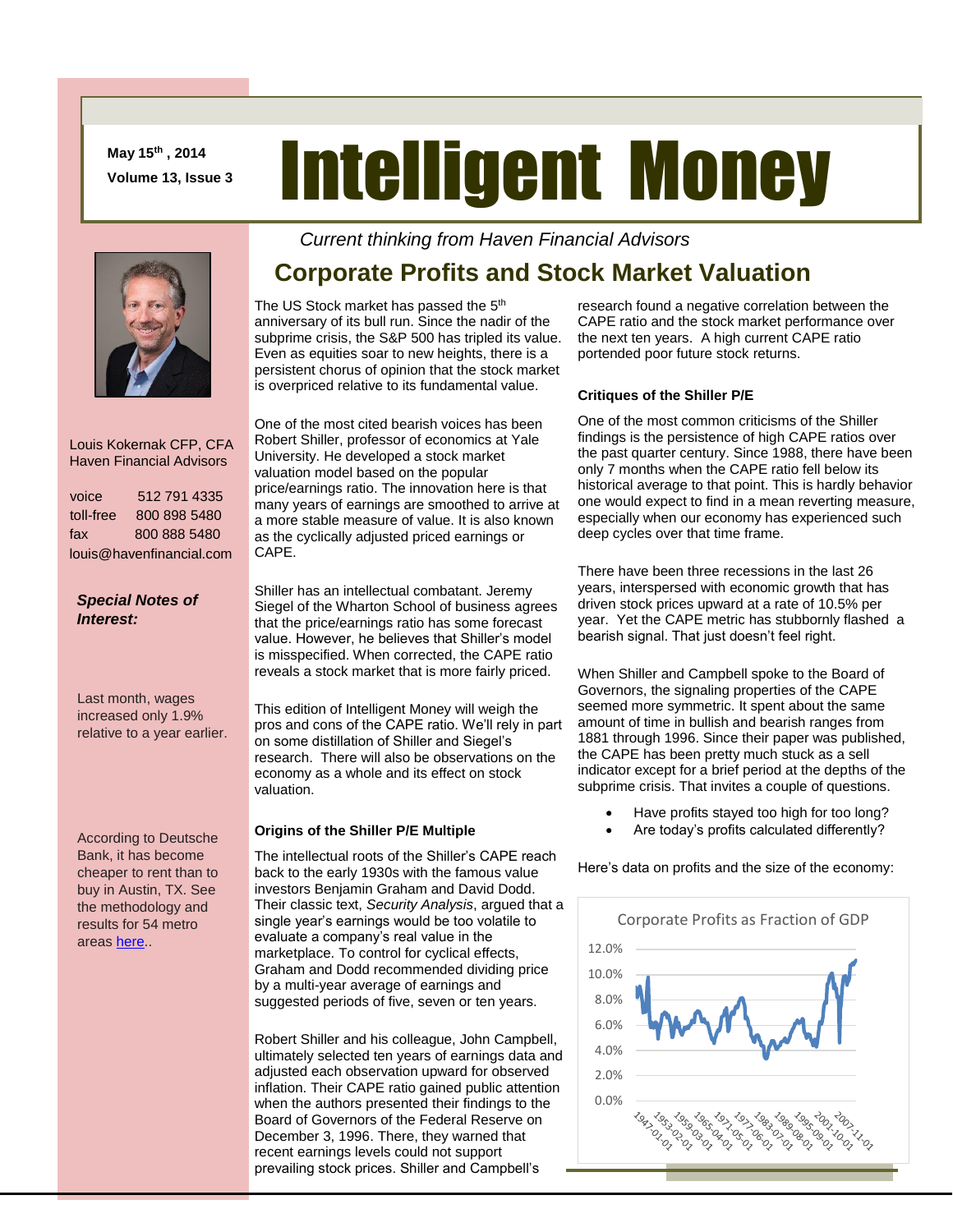## Intelligent Money



Stock market bears believe that overall profit levels in the corporate sector have moved well above their long term equilibrium. Inevitably, so the story goes, these profits will revert to the mean and take the stock market down with them. Indeed, corporate profits as a fraction of the GDP are as high as they have been since records were kept.

A longer term view of the country's profit picture reveals, however, that the early postwar economy had profit levels similar to today. It's hard to claim we are in uncharted territory.

As a next step, we explored the relationship between the profit/GDP ratio and the market return of the S&P 500 in the following year. The correlation was almost exactly zero! High corporate profits neither portended good or bad stock market returns.

 *country's profit picture "A longer term view of the reveals that the early postwar economy had profit levels similar to today. It's hard to claim we are in uncharted territory."*

That takes us back to Shiller's smoothed P/E ratio. Its current value is 25.3, about 50% higher than its long term average as compiled since the late 19<sup>th</sup> century. The research assembled by Dr. Shiller suggests that the S&P 500 returns over the next ten years should be below par. In recent decades, however, the realized returns of the S&P 500 have consistently outperformed the forecasts of the CAPE ratio.

That said, very high CAPE ratios (above 30) have coincided with some significant selloffs. This most notably occurred before the Great Depression in 1929 and the dotcom bust in

1999. Extreme values of the CAPE seem to be good harbingers of the stocks market's fate.

Dr. Jeremy Siegel acknowledges that Shiller's underlying model has some merit but fails to account for changes in earnings measurement and corporate policy over the past 140 years. Most of the problems with the CAPE's predictive power have been concentrated in the modern era. Siegel has identified some key changes in the way earnings are measured that suggest that recent price earnings ratios are overstated relative to historical norms.

A key departure for earnings measurement was the adoption of FAS 142 in 2001. This new accounting rule required companies to write down intangible assets immediately as opposed to amortizing them over 40 years. We won't get too far into the financial weeds here but it suffices to say that new accounting rules have depressed reported earnings relative to those tallied in the 20<sup>th</sup> century.

Siegel goes on to point out that corporate dividend policy has shifted dramatically towards share buybacks rather than cash payouts. Share buybacks tend to increase the growth rates of earnings per share and thereby justify higher price/earnings ratios.

In a nutshell, earnings reported today for S&P 500 companies are not really comparable to those reported for most of the period when Shiller and Campbell did their original research. Is there a way to adjust for some of these changes over time?

*"The realized returns of the S&P 500 have consistently outperformed the forecasts of the CAPE ratio."*

# 50.00 CAPE Ratio

Observed CAPE Ratio against its Cumulative Average